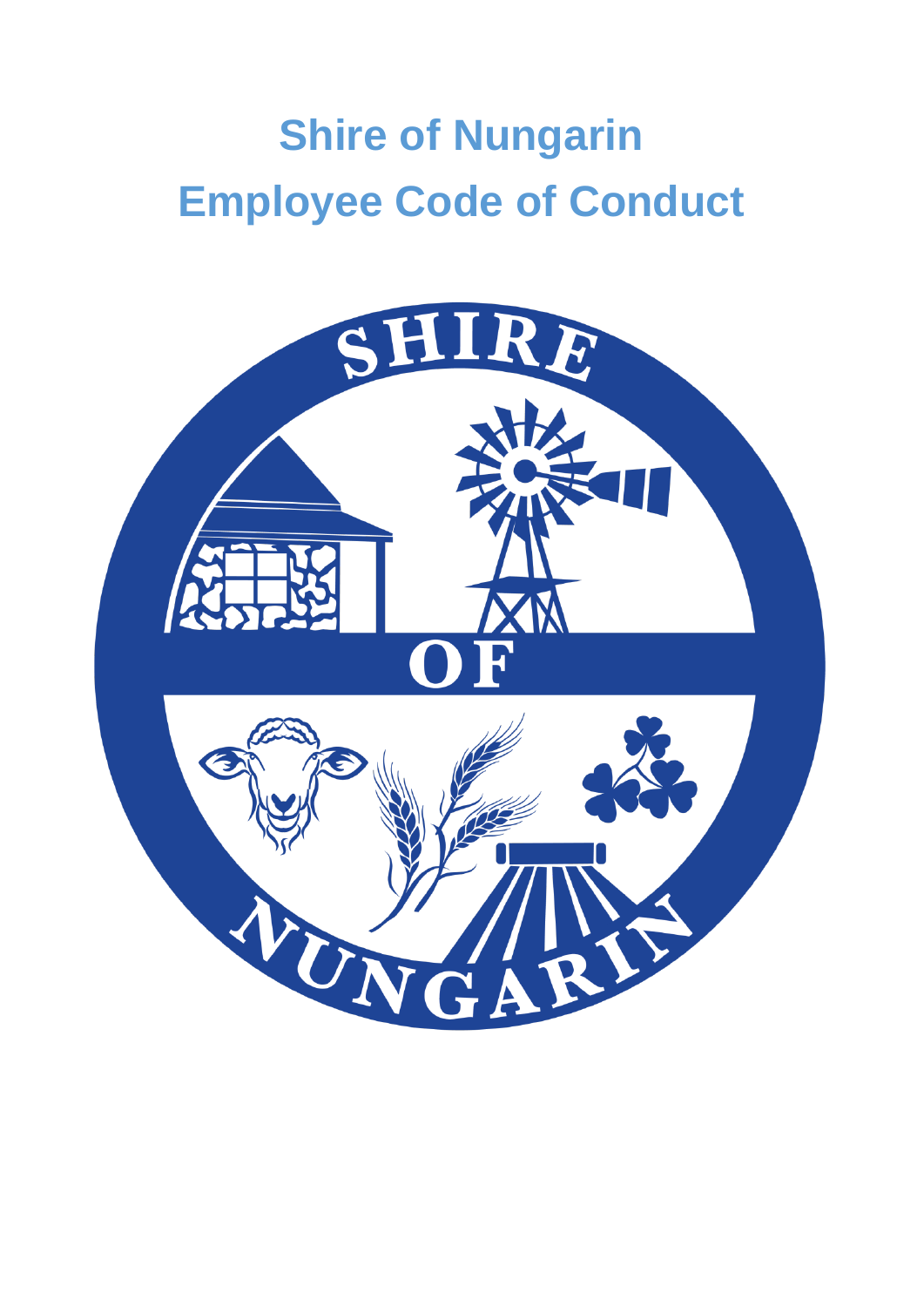# **Table of Contents**

| 1.1  |                                                                                         |  |  |  |  |  |
|------|-----------------------------------------------------------------------------------------|--|--|--|--|--|
| 1.2  |                                                                                         |  |  |  |  |  |
| 1.3  |                                                                                         |  |  |  |  |  |
| 2.   |                                                                                         |  |  |  |  |  |
| 3.   |                                                                                         |  |  |  |  |  |
| 3.1  |                                                                                         |  |  |  |  |  |
| 3.2  |                                                                                         |  |  |  |  |  |
| 3.3  |                                                                                         |  |  |  |  |  |
| 3.4  |                                                                                         |  |  |  |  |  |
| 3.5  |                                                                                         |  |  |  |  |  |
| 3.6  | Compliance with Lawful and Reasonable Directions, Decisions and Policies 9              |  |  |  |  |  |
| 3.7  |                                                                                         |  |  |  |  |  |
| 3.8  |                                                                                         |  |  |  |  |  |
| 3.9  |                                                                                         |  |  |  |  |  |
| 3.10 |                                                                                         |  |  |  |  |  |
| 3.11 |                                                                                         |  |  |  |  |  |
|      |                                                                                         |  |  |  |  |  |
|      |                                                                                         |  |  |  |  |  |
|      |                                                                                         |  |  |  |  |  |
|      |                                                                                         |  |  |  |  |  |
|      | 3.16 Conflict of Interest. 2008. The contract of the contract of Interest. 2008.        |  |  |  |  |  |
|      |                                                                                         |  |  |  |  |  |
|      |                                                                                         |  |  |  |  |  |
|      |                                                                                         |  |  |  |  |  |
|      |                                                                                         |  |  |  |  |  |
| 3.21 |                                                                                         |  |  |  |  |  |
|      |                                                                                         |  |  |  |  |  |
|      |                                                                                         |  |  |  |  |  |
|      |                                                                                         |  |  |  |  |  |
|      |                                                                                         |  |  |  |  |  |
|      | 3.26 Reporting Suspected Unethical, Fraudulent, Dishonest, Illegal or Corrupt Behaviour |  |  |  |  |  |
|      |                                                                                         |  |  |  |  |  |
|      | 3.27 Handling of Suspected Unethical, Fraudulent, Dishonest, Illegal or Corrupt         |  |  |  |  |  |
|      |                                                                                         |  |  |  |  |  |
|      |                                                                                         |  |  |  |  |  |
|      |                                                                                         |  |  |  |  |  |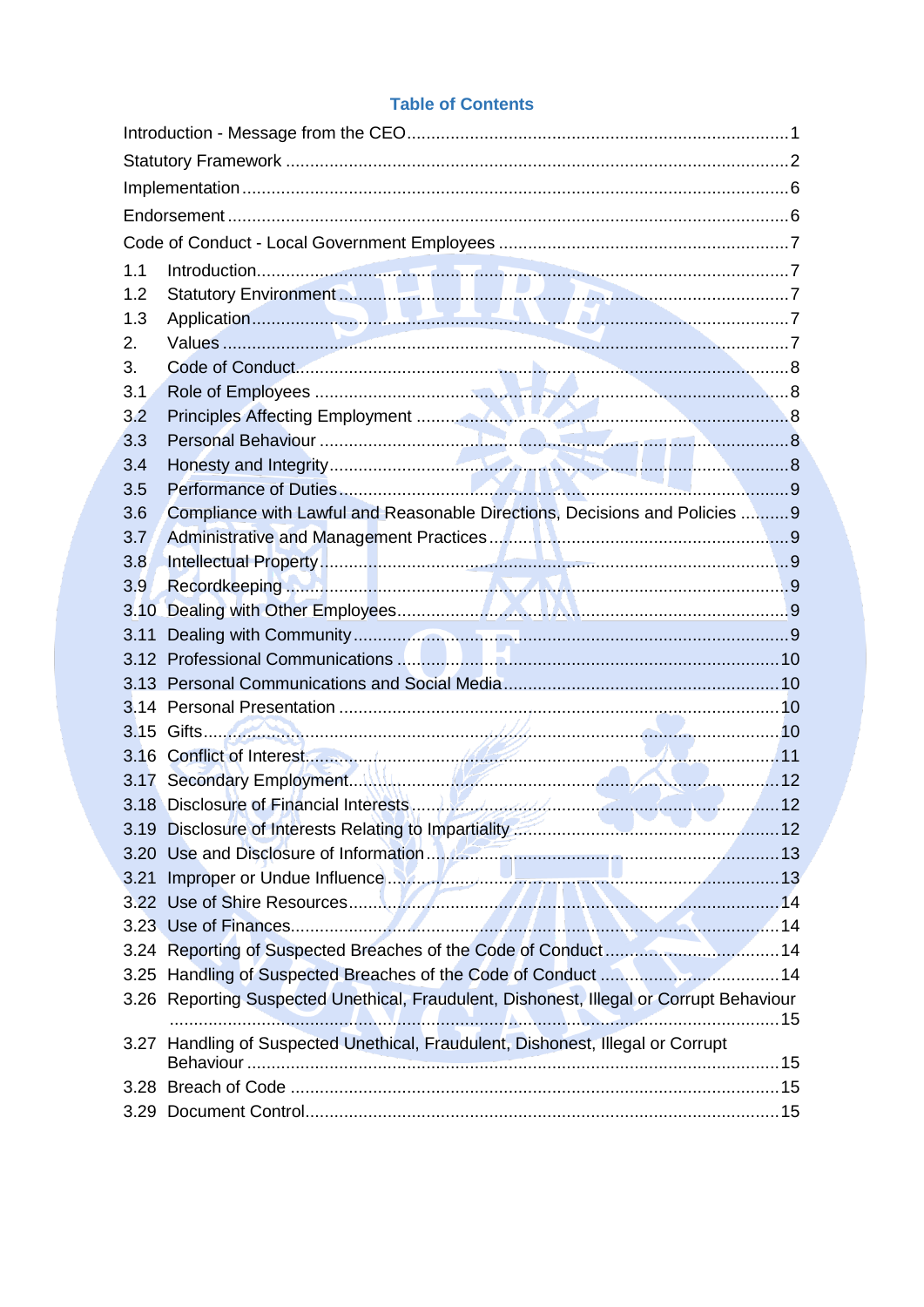#### <span id="page-2-0"></span>**Introduction - Message from the CEO**

The Shire of Nungarin Code of Conduct for Local Government Employees, (the Code) has been developed and implemented to ensure employees fully understand and respect their roles and responsibilities, both individually and collectively.

The Code's intent is to clearly outline and express the expectations and the standards that are expected from employees to support such basic principles of honesty, integrity and ethical behaviour to provide effective local government functions and services to and for our community, by demonstrating:

- understanding:
- professionalism and excellence;
- engagement at all levels; and
- accountability and transparency.

This in effect supports decision-making, community participation, accountability and efficient and effective local government

The Code does not establish a rule for every situation an employee may face while performing their role and undertaking their duties on a daily basis and the Code should be read in conjunction with the *Local Government Act 1995*, the *Local Government (Administration) Regulations 1996* and all other legislation that may apply to employees while performing their role and duties, and the Code does not override or affect any statutory provisions or requirements.

The Code contains certain matters for employees outlined in Part 4A of the *Local Government (Administration) Regulations 1996* and whilst there are very important regulatory requirements and responsibilities, the Code is underpinned by the Shire's Values.

As a values-driven local government we must go beyond simply complying with minimum standards of personal conduct. We must continue to strive towards making every decision and every action one that we can be proud of. Every employee has a personal accountability to act in accordance with the intentions of this Code, to not condone adverse behaviours and to report breaches.

By working together as a cohesive and organised team, the organisation will continue to grow and develop to support the community we serve.

Employees of the Shire are subject to the provisions of the Code upon their acceptance of employment and while they remain employed.

 $\overline{\phantom{a}}$ 

W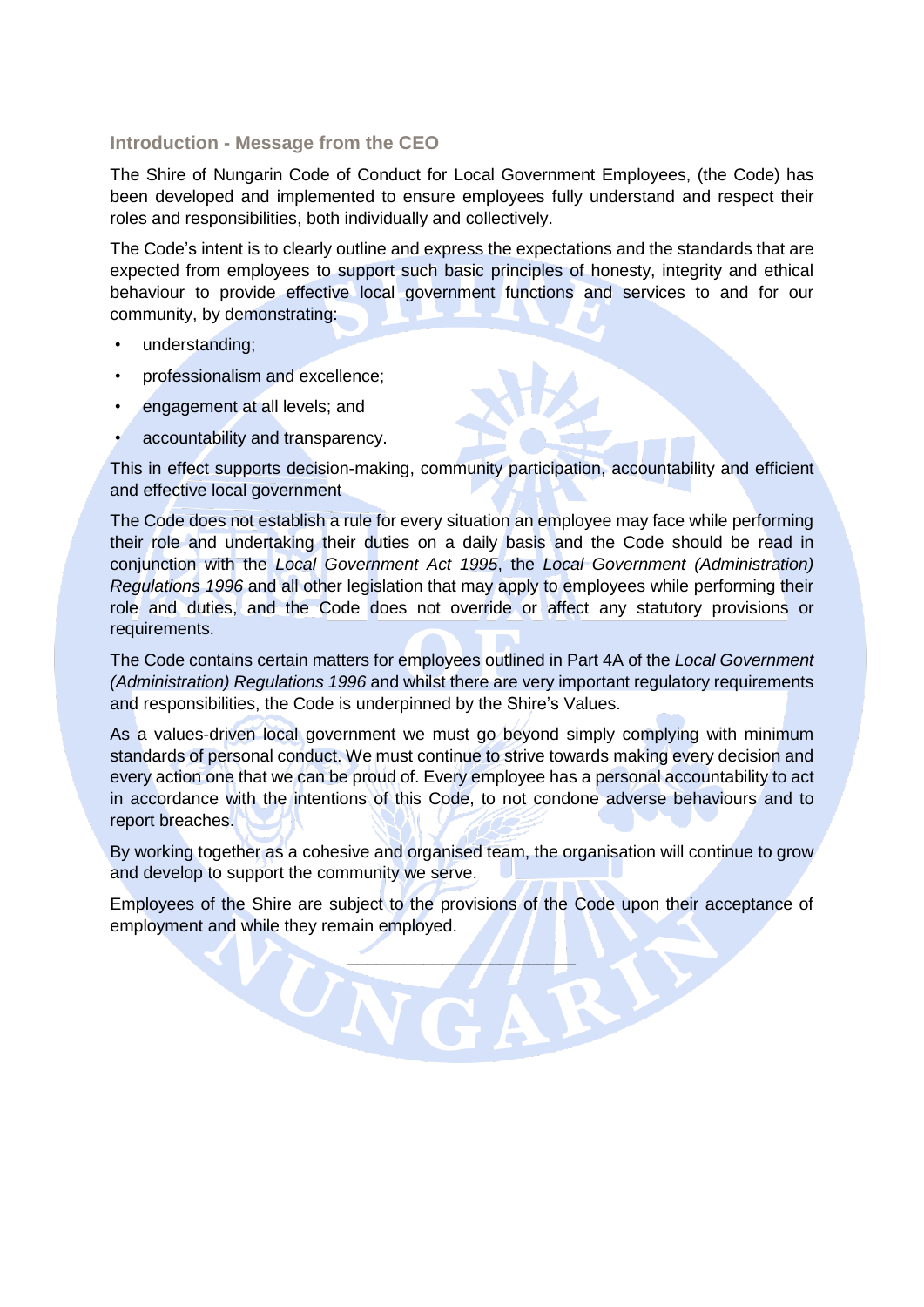# <span id="page-3-0"></span>**Statutory Framework**

# **Local Government Act 1995**

- 5.51A. Code of conduct for employees
	- (1) The CEO must prepare and implement a code of conduct to be observed by employees of the local government.
	- (2) The CEO may amend the code of conduct.
	- (3) The CEO must publish an up-to-date version of the code of conduct on the local government's official website.
	- (4) Regulations may prescribe the content of, and other matters in relation to, codes of conduct under this section.
	- (5) A code of conduct under this section is of no effect to the extent that it is inconsistent with regulations made for the purposes of subsection (4).
- 5.40. Principles affecting employment by local governments

The following principles apply to a local government in respect of its employees —

- (a) employees are to be selected and promoted in accordance with the principles of merit and equity; and
- (b) no power with regard to matters affecting employees is to be exercised on the basis of nepotism or patronage; and
- (c) employees are to be treated fairly and consistently; and
- (d) there is to be no unlawful discrimination against employees or persons seeking employment by the City on a ground referred to in the *Equal Opportunity Act 1984* or on any other ground; and
- (e) employees are to be provided with safe and healthy working conditions in accordance with the *Occupational Safety and Health Act 1984*; and
- (f) such other principles, not inconsistent with this Division, as may be prescribed.

# 5.41. Functions of CEO

The CEO's functions are to:

- (a) advise the council in relation to the functions of a local government under this Act and other written laws;
- (b) ensure that advice and information is available to the council so that informed decisions can be made;
- (c) cause council decisions to be implemented;
- (d) manage the day to day operations of the local government;
- (e) liaise with the mayor or president on the local government's affairs and the performance of the local government's functions;
- (f) speak on behalf of the local government if the mayor or president agrees;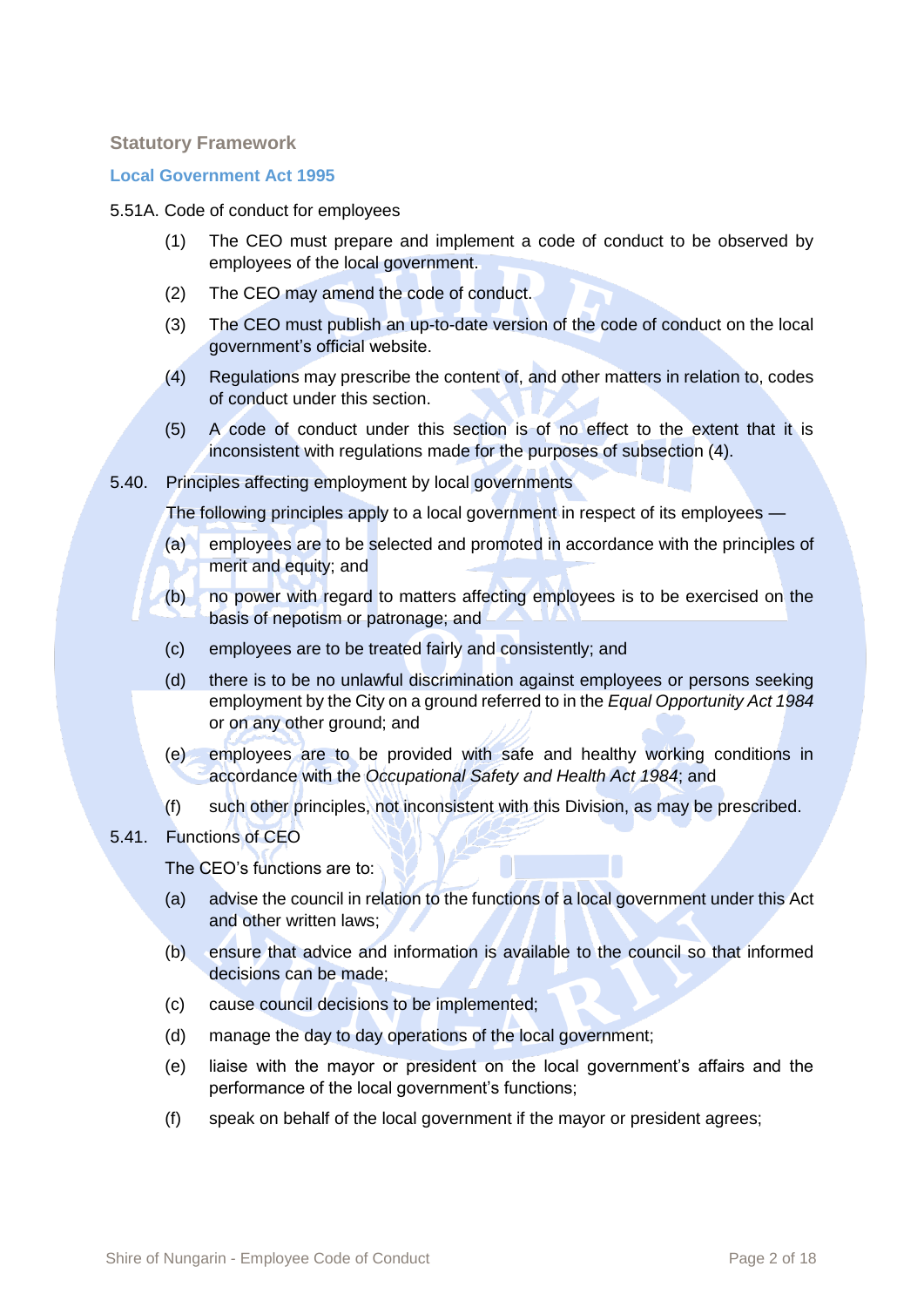- (g) be responsible for the employment, management supervision, direction and dismissal of other employees (subject to section 5.37(2) in relation to senior employees);
- (h) ensure that records and documents of the local government are properly kept for the purposes of this Act and any other written law; and
- (i) perform any other function specified or delegated by the local government or imposed under this Act or any other written law as a function to be performed by the CEO.
- 5.40. Principles affecting employment by local governments

The following principles apply to a local government in respect of its employees —

- (a) employees are to be selected and promoted in accordance with the principles of merit and equity; and
- (b) no power with regard to matters affecting employees is to be exercised on the basis of nepotism or patronage; and
- (c) employees are to be treated fairly and consistently; and
- (d) there is to be no unlawful discrimination against employees or persons seeking employment by the City on a ground referred to in the Equal Opportunity Act 1984 or on any other ground; and
- (e) employees are to be provided with safe and healthy working conditions in accordance with the Occupational Safety and Health Act 1984; and
- (f) such other principles, not inconsistent with this Division, as may be prescribed

#### **Local Government (Administration) Regulations 1996**

Part 4A — Codes of conduct for local government employees (Act s. 5.51A(4))

# **Division 1 — Terms used**

# **19AA. Terms used**

In this Part —

# **activity involving a local government discretion** means an activity —

- (a) that cannot be undertaken without an authorisation from the local government; or
- (b) by way of a commercial dealing with the local government;

#### *associated person* means a person who —

- (a) is undertaking or seeking to undertake an activity involving a local government discretion; or
- (b) it is reasonable to believe, is intending to undertake an activity involving a local government discretion;

# *code of conduct* means a code of conduct under section 5.51A;

*gift* —

(a) has the meaning given in section 5.57; but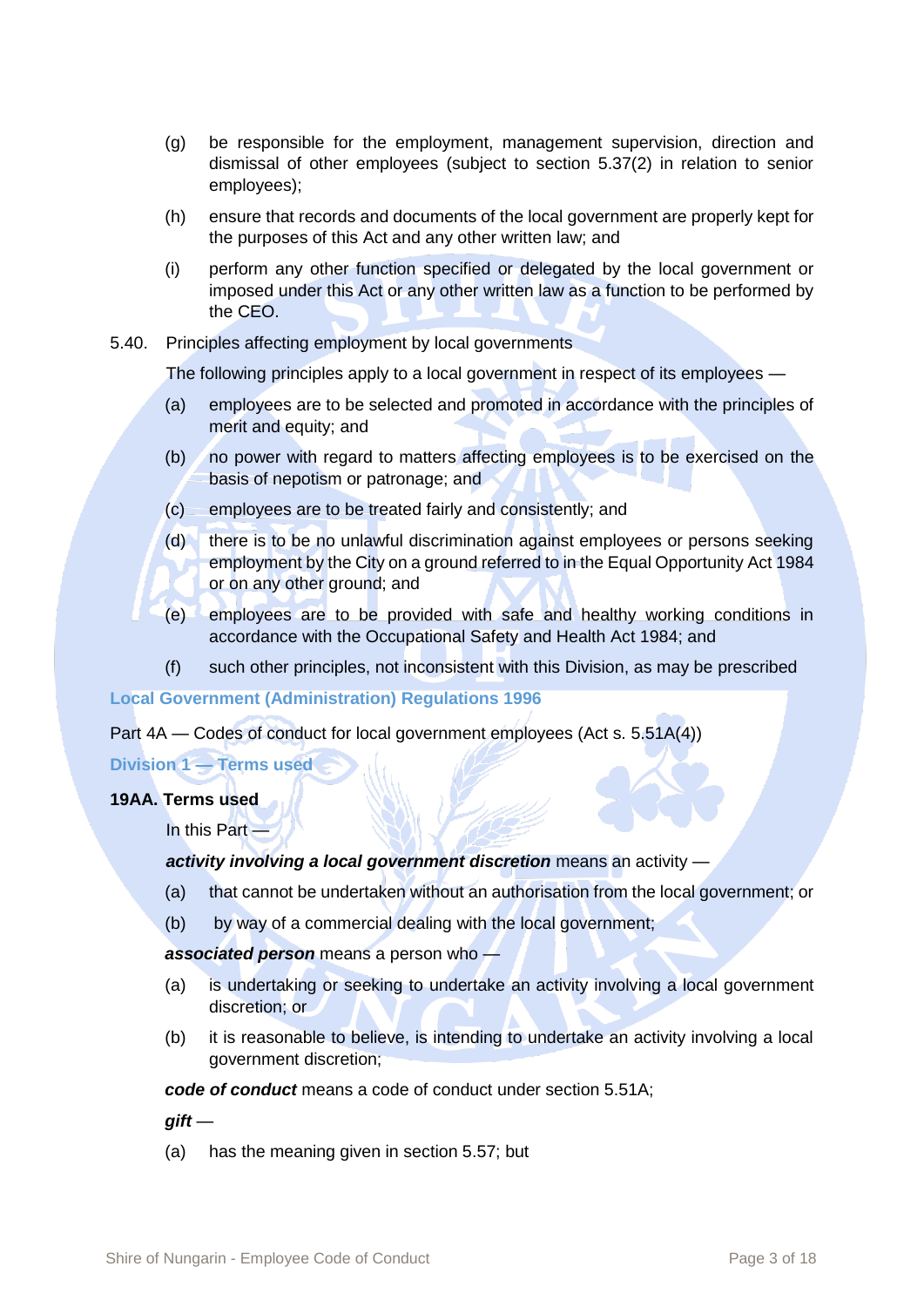- (b) does not include
	- (i) a gift from a relative as defined in section 5.74(1); or
	- (ii) a gift that must be disclosed under the *Local Government (Elections) Regulations 1997* regulation 30B; or
	- (iii) a gift from a statutory authority, government instrumentality or non-profit association for professional training; or
	- (iv) a gift from WALGA, the Australian Local Government Association Limited (ABN 31 008 613 876), the Local Government Professionals Australia WA (ABN 91 208 607 072) or the LG Professionals Australia (ABN 85 004 221 818);

#### *interest* —

- (a) means an interest that could, or could reasonably be perceived to, adversely affect the impartiality of the person having the interest; and
- (b) includes an interest arising from kinship, friendship or membership of an association;

*local government employee* means a person —

- (a) employed by a local government under section 5.36(1); or
- (b) engaged by a local government under a contract for services;

**prohibited gift**, in relation to a local government employee, means —

- (a) a gift worth the threshold amount or more; or
- (b) a gift that is 1 of 2 or more gifts given to the local government employee by the same person within a period of 1 year that are in total worth the threshold amount or more;

*threshold amount*, for a prohibited gift, means \$300 or a lesser amount determined under regulation 19AF.

#### **Division 2 — Content of codes of conduct**

# **19AB. Prohibited gifts**

(1) In this regulation —

#### *local government employee* does not include the CEO.

(2) A code of conduct must contain a requirement that a local government employee not accept a prohibited gift from an associated person.

# **19AC. Recording, storing, disclosure and use of information relating to gifts**

 $(1)$  In this regulation —

# *local government employee* does not include the CEO.

(2) A code of conduct must contain requirements relating to the recording, storing, disclosure and use of information relating to gifts that, under a code of conduct, may be accepted by local government employees from associated persons.

# **19AC. Recording, storing, disclosure and use of information**

## **relating to gifts**

(1) In this regulation —

*local government employee* does not include the CEO.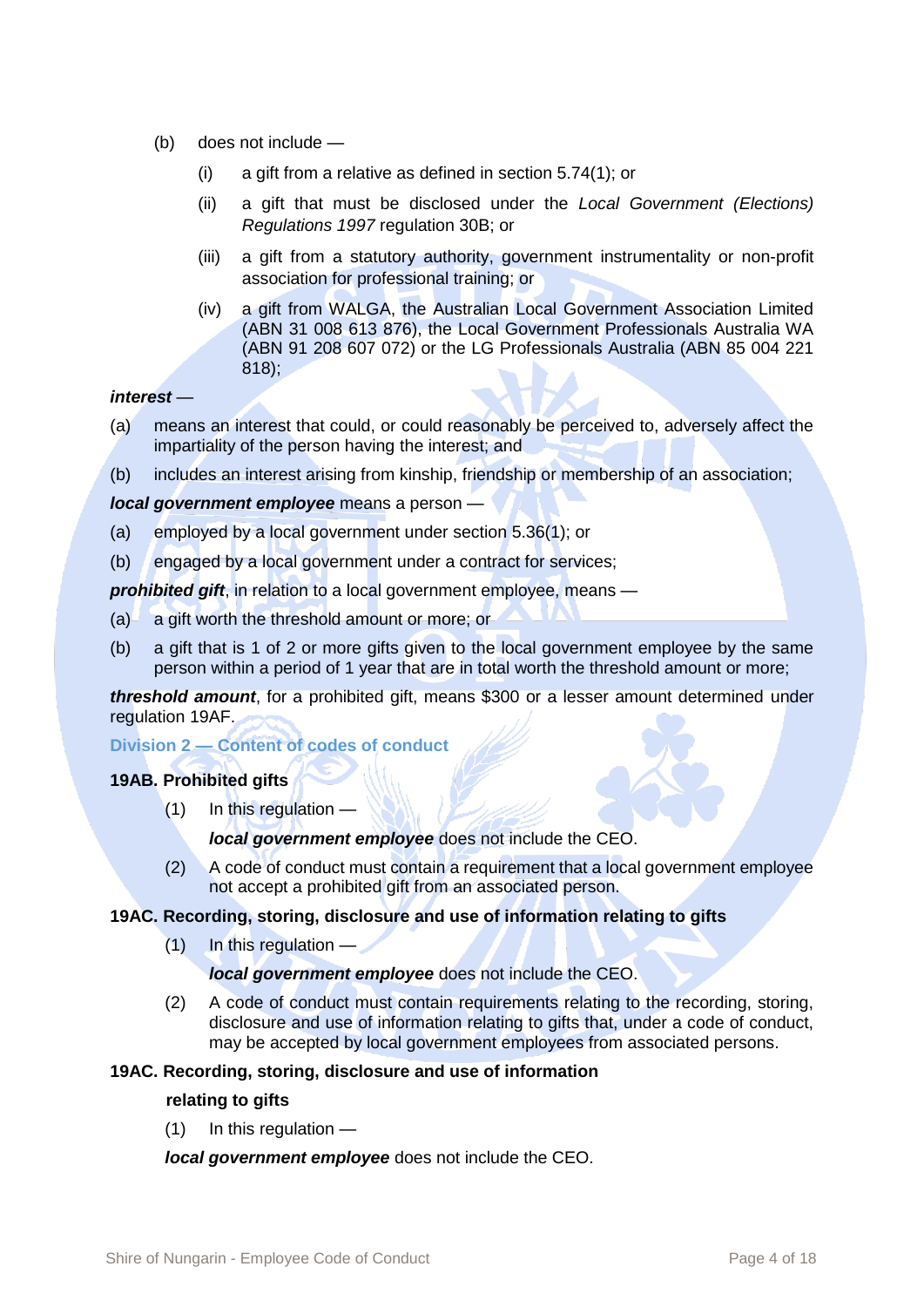(2) A code of conduct must contain requirements relating to the recording, storing, disclosure and use of information relating to gifts that, under a code of conduct, may be accepted by local government employees from associated persons.

## **19AD. Conflicts of interest**

- (1) A code of conduct must contain a requirement that a local government employee who has an interest in any matter to be discussed at a council or committee meeting attended by the local government employee disclose the nature of the interest —
	- (a) in a written notice given to the CEO before the meeting; or
	- (b) at the meeting immediately before the matter is discussed.
- (2) A code of conduct must contain a requirement that a local government employee who has given, or will give, advice in respect of any matter to be discussed at a council or committee meeting not attended by the local government employee disclose the nature of any interest the local government employee has in the matter —
	- (a) in a written notice given to the CEO before the meeting; or
	- (b) at the time the advice is given. (3) A code of conduct must exclude from a requirement under subregulation (1) or (2) an interest referred to in section 5.60.
- (4) A code of conduct must excuse a local government employee from a requirement under subregulation (1) or (2) if the local government employee fails to disclose the nature of an interest because they did not know and could not reasonably be expected to know —
	- (a) that they had an interest in the matter; or
	- (b) that the matter in which they had an interest would be discussed at the meeting and they disclosed the nature of the interest as soon as possible after the discussion began.
- (5) A code of conduct must require that if, to comply with a requirement under subregulation (1) or (2), a local government employee discloses an interest in a written notice given to the CEO before a meeting, then —
	- (a) before the meeting the CEO must cause the notice to be given to the person who is to preside at the meeting; and
	- (b) at the meeting the person presiding must bring the notice and its contents to the attention of the persons present immediately before any matter to which the disclosure relates is discussed.
- (6) Subregulation (7) applies if
	- (a) to comply with a requirement under subregulation (1), the nature of an interest in a matter is disclosed at a meeting; or
	- (b) a disclosure is made as described in subregulation (4)(b) at a meeting; or
	- (c) to comply with a requirement under subregulation (5)(b), notice of the interest is brought to the attention of the persons present at a meeting.
- (7) The nature of the interest must be recorded in the minutes of the meeting.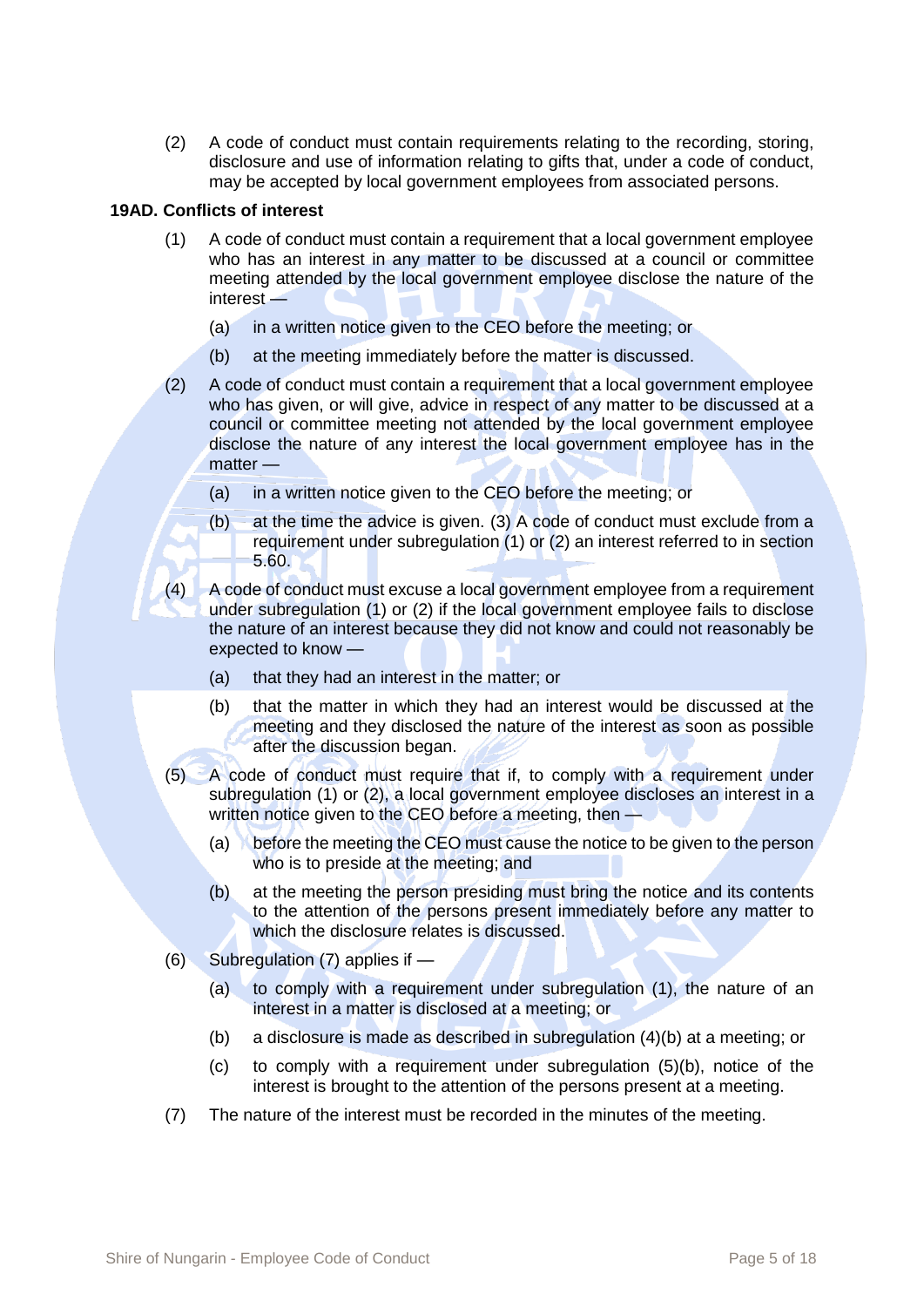## **19AE. Other matters codes of conduct must deal with**

(1) In this regulation —

## *resources of the local government* includes —

- (a) local government property; and
- (b) services provided, or paid for, by the local government.
- (2) A code of conduct must contain requirements relating to
	- (a) the behaviour expected of a local government employee in relation to each of the following —
		- (i) the performance of the local government employee's duties;
		- (ii) dealings with other local government employees and the broader community;
		- (iii) the use and disclosure of information acquired by the local government employee in the performance of their duties;
		- (iv) the use of the resources of the local government;
		- (v) the use of the local government's finances; and
	- (b) how the records of the local government are to be kept; and
	- (c) the reporting by local government employees of suspected breaches of codes of conduct and suspected unethical, fraudulent, dishonest, illegal or corrupt behaviour; and
	- (d) the way in which suspected breaches of the code of conduct and suspected unethical, fraudulent, dishonest, illegal or corrupt behaviour of a local government employee are to be managed.

#### **Division 3 — Other matter in relation to codes of conduct**

#### **19AF. Determination of threshold amount**

- (1) The CEO may determine an amount (which may be nil) for the purposes of the definition of *threshold amount* in regulation 19AA.
- (2) A determination under subregulation (1) must be published on the local government's official website.

#### <span id="page-7-0"></span>**Implementation**

This Code is in effect on and from the date endorsed by the Shire of Nungarin Chief Executive Officer and Shire President.

\_\_\_\_\_\_\_\_\_\_\_\_\_\_\_\_\_\_\_\_\_\_ \_\_\_\_\_\_\_\_\_\_\_\_\_\_\_\_\_\_\_\_\_\_\_

<span id="page-7-1"></span>**Endorsement**

Leonard Long<br> **Cr Pippa de Lacy**<br> **Cr Pippa de Lacy**<br> **Cr Pippa de Lacy**<br> **Cr Pippa de Lacy Chief Executive Officer** 

Date**:** \_\_\_\_\_\_\_\_\_\_\_\_\_\_\_\_\_ Date: \_\_\_\_\_\_\_\_\_\_\_\_\_\_\_\_\_\_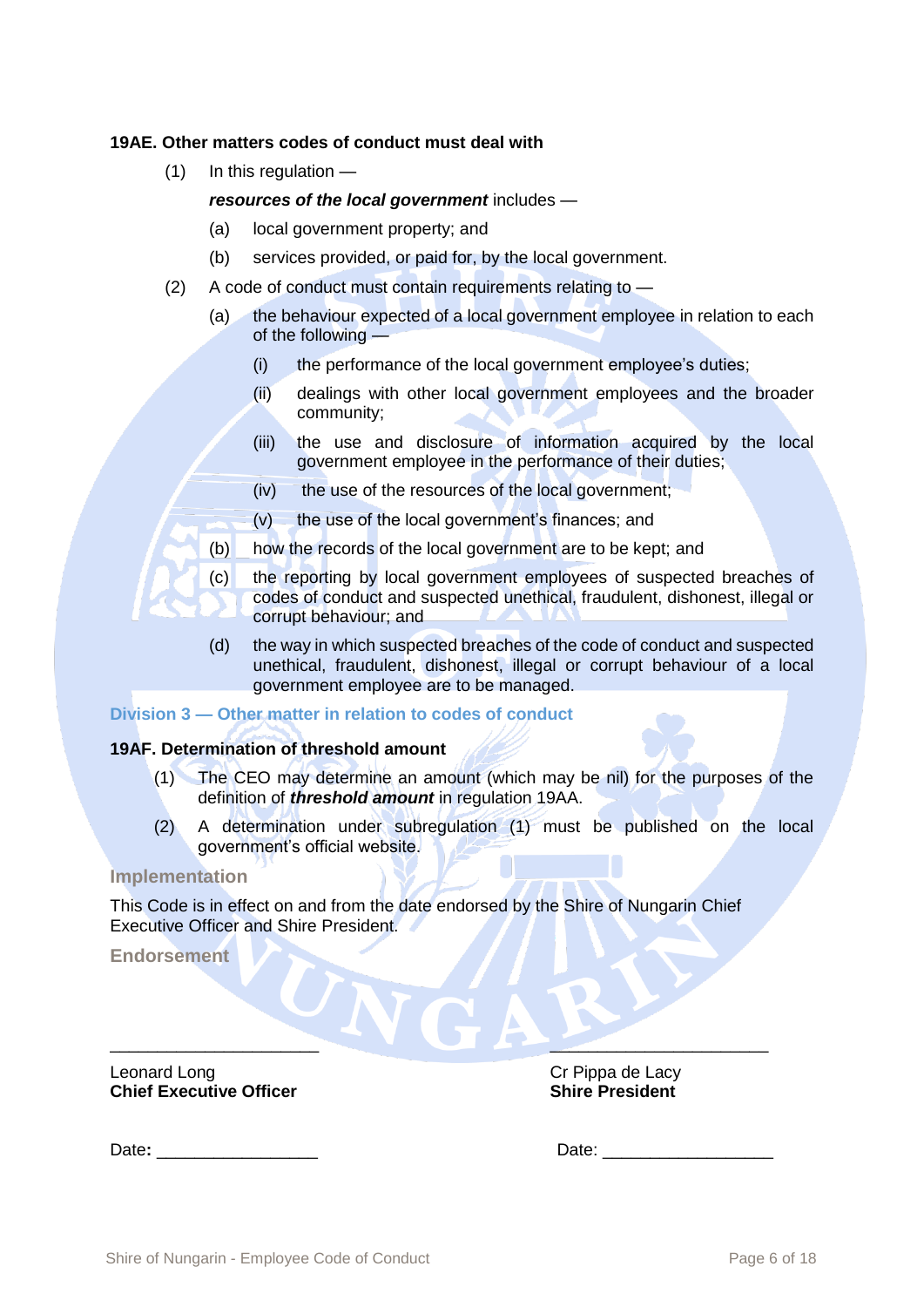# <span id="page-8-0"></span>**Code of Conduct - Local Government Employees**

## <span id="page-8-1"></span>**1.1 Introduction**

The Shire of Nungarin (Shire) Code of Conduct (the Code) provides employees with clear guidelines for the standards of professional conduct expected of them in carrying out their functions and responsibilities.

The Code addresses the broader issue of ethical responsibility and encourages transparency and accountability. The Code expresses the Shire of Nungarin's commitment to high standards of ethical and professional behaviour and outlines the principles in which individual responsibilities are based.

The Code is complementary to the principles adopted in the *Local Government Act 1995* (the Act) and associated regulations, which incorporate four fundamental aims:

- (a) better decision-making by local governments;
- (b) greater community participation in the decisions and affairs of local governments;
- (c) greater accountability of local governments to their communities; and
- (d) more efficient and effective local government.

#### <span id="page-8-2"></span>**1.2 Statutory Environment**

This Code addresses the requirement in section 5.51A of the Act for the CEO to prepare and implement a code of conduct to be observed by employees of the Local Government, and includes the matters prescribed in Part 4A of the *Local Government (Administration) Regulations 1996*.

The Code should be read in conjunction with the Act and associated regulations. Employees should ensure that they are aware of their statutory responsibilities under this and all other relevant legislation.

# <span id="page-8-3"></span>**1.3 Application**

- 1. This Code applies to:
	- all employees of the Shire, and
	- all contractors engaged under any contract for the provision of services while on any Shire premises or while engaged in any Shire related activity.
- 2. Clause 3.15 of this Code (Gifts), does not apply to the CEO.

#### <span id="page-8-4"></span>**2. Values**

The Shire of Nungarin values are:

#### **Respect**

- Value people and places and the contribution they make to the Shire.
- Develop an environment of respect for different cultures.
- Be appreciative of the aspirations of the community and what it does for itself.

#### **Inclusiveness**

- Be receptive, proactive, and responsive as an organization.
- Exist to help a community that has the capacity for self-help.
- Demonstrate leadership by promoting Council and community teamwork.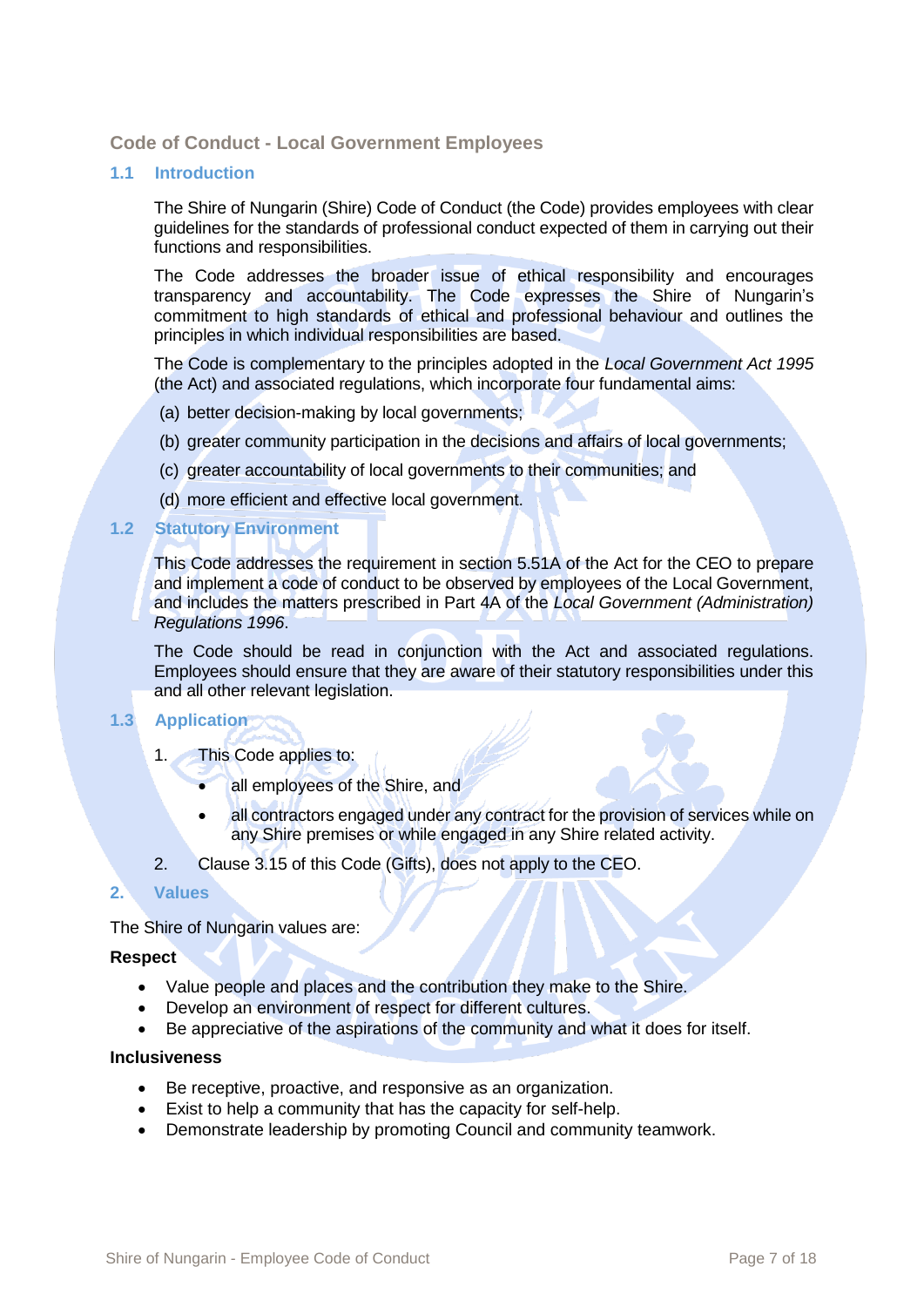# **Fairness and equity**

- Maintain a 'whole of Shire' outlook, but recognise that each community is unique and likely to have variations on their needs.
- Provide services for a variety of ages and needs.
- Respond to the community in a fair and equal way depending on need.

## **Communication**

- Create opportunities for consultation with the broad community.
- Demonstrate leadership by promoting Council and community teamwork.
- <span id="page-9-1"></span><span id="page-9-0"></span>**3. Code of Conduct**

#### **3.1 Role of Employees**

The role of employees in Local Government is determined by the functions of the CEO, as set out in section 5.41 of the Act.

# <span id="page-9-2"></span>**3.2 Principles Affecting Employment**

The principles set out in section 5.40 of the Act apply to the employment of all Shire employees:

# <span id="page-9-3"></span>**3.3 Personal Behaviour**

Employees will:

- (a) act, and be seen to act, properly, professionally and in accordance with the requirements of the law, the terms of this Code and all policies, procedures and guidelines of the Shire of Nungarin;
- (b) perform their duties impartially and in the best interests of the Shire uninfluenced by fear or favour;
- (c) act in good faith (i.e. honestly, for the proper purpose, and without exceeding their powers) in the interests of the Shire and the community;
- (d) make no allegations which are improper or derogatory (unless true and in the public interest);
- (e) refrain from any form of conduct, in the performance of their official or professional duties, which may cause any reasonable person unwarranted offence or embarrassment; and
- (f) always act in accordance with their obligation of fidelity to the Shire.

#### <span id="page-9-4"></span>**3.4 Honesty and Integrity**

Employees will:

- (a) observe the highest standards of honesty and integrity, and avoid conduct which might suggest any departure from these standards;
- (b) be frank and honest in their official dealing with each other; and
- (c) report any dishonesty or possible dishonesty on the part of any other employee or contractor or directly associated volunteer to their direct Supervisor, Manager or the CEO, in accordance with this Code and any Shire policies, procedures or directions.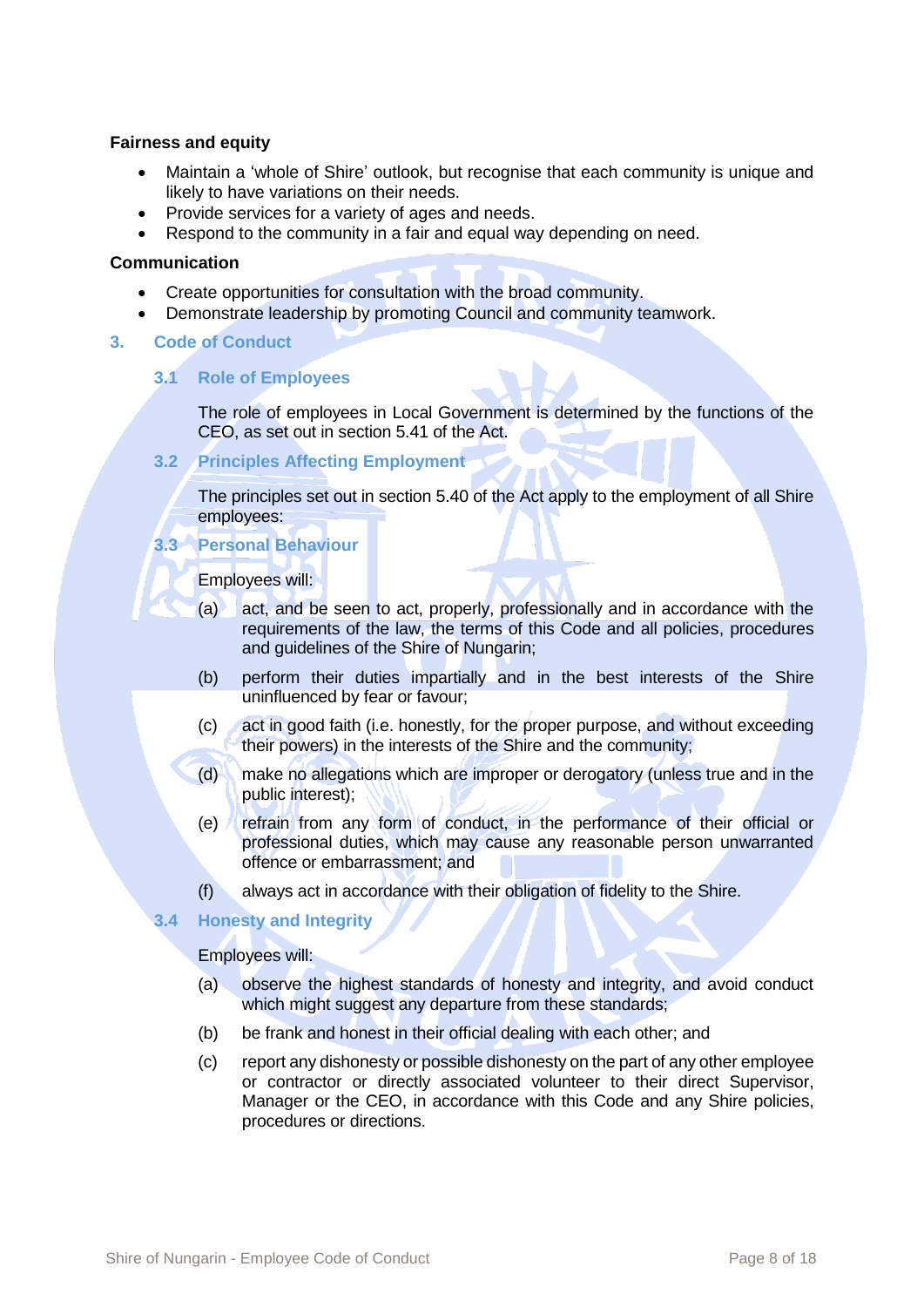## <span id="page-10-0"></span>**3.5 Performance of Duties**

While on duty, employees will give their whole time and attention to the Shire business and ensure that their work is carried out efficiently, economically and effectively, and that their standard of work reflects favourably both on them and the Shire.

#### <span id="page-10-1"></span>**3.6 Compliance with Lawful and Reasonable Directions, Decisions and Policies**

- (a) Employees will comply with any lawful and reasonable direction given by any person having authority to make or give such an order, including but not limited to Supervisors and / or Managers.
- (b) Employees will give effect to the lawful decisions and policies of the Shire whether or not they agree with or approve of them

#### <span id="page-10-2"></span>**3.7 Administrative and Management Practices**

Employees will ensure compliance with proper and reasonable administrative procedures, practices and conduct, and professional and responsible management practices.

# <span id="page-10-3"></span>**3.8 Intellectual Property**

The title to Intellectual Property in all duties relating to contracts of employment will be assigned to the Shire upon its creation, unless otherwise agreed by separate contract. The records of the Shire created as a consequence of employment are the absolute property of the Shire.

#### <span id="page-10-4"></span>**3.9 Recordkeeping**

Employees will ensure complete and accurate local government records are created and maintained in accordance with the Shire's Recordkeeping Plan.

# <span id="page-10-5"></span>**3.10 Dealing with Other Employees**

- (a) Employees will treat other employees with respect, courtesy and professionalism, and refrain from any behaviour that constitutes discrimination, bullying or harassment.
- (b) Employees must be aware of, and comply with their obligations under relevant law and the Shire's policies regarding workplace behaviour and work health and safety (occupational safety and health.
- (c) Employee behaviour must adhere to Shire's values and actively contribute towards creating and maintaining a safe, supportive and effective workplace.

#### <span id="page-10-6"></span>**3.11 Dealing with Community**

- (a) Employees will treat all members of the community with respect, courtesy and professionalism.
- (b) Employees with statutory enforcement responsibilities are to act consistently without prejudice or favour and in accordance with law.
- (c) All Shire services must be delivered in accordance with relevant policies and procedures, and any issues resolved promptly, fairly and equitably.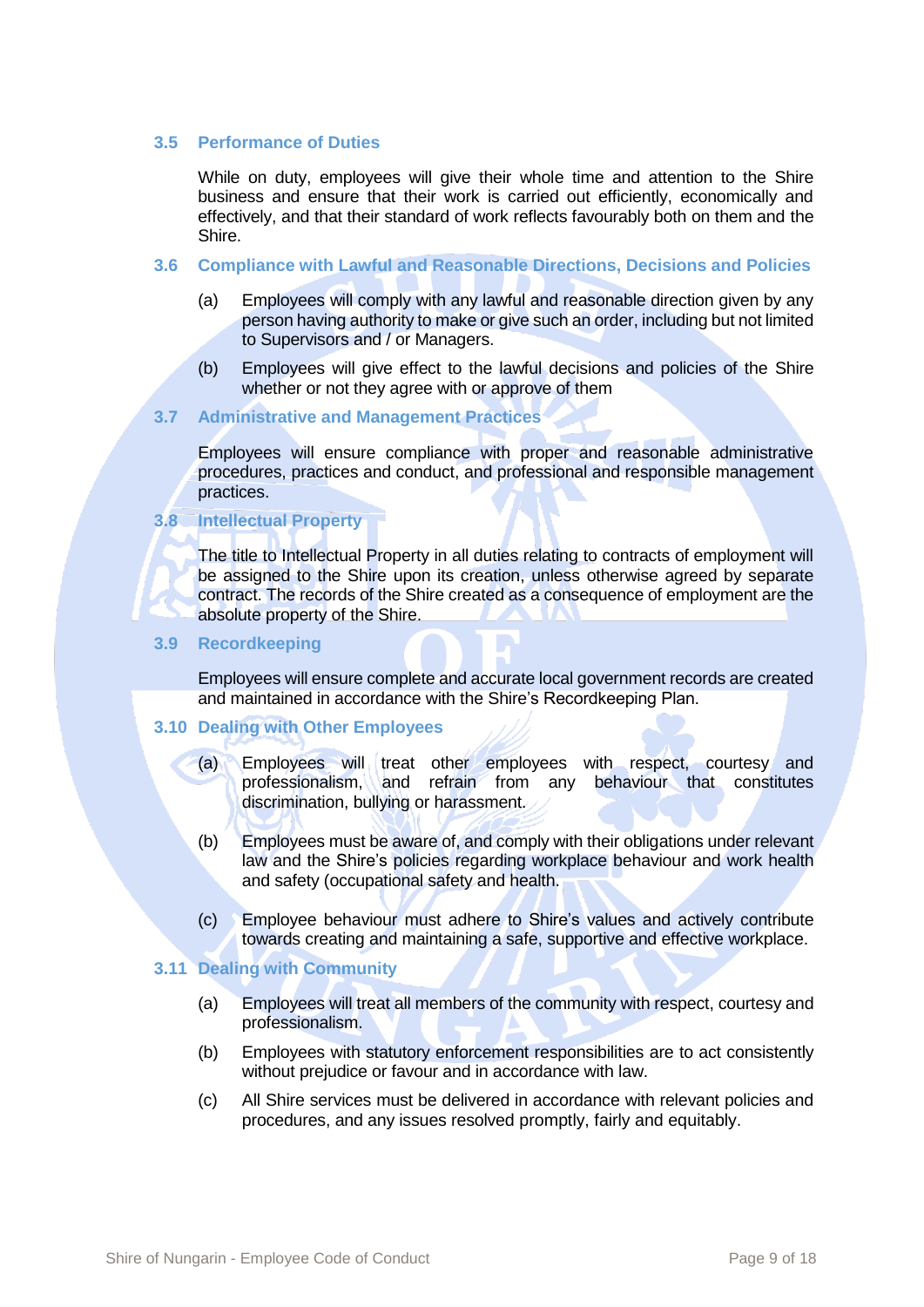# <span id="page-11-0"></span>**3.12 Professional Communications**

- (a) All aspects of communication by employees (including verbal, written and electronic), involving the Shire activities should reflect the status, values and objectives of the Shire.
- (b) Communications should be accurate, polite and professional.

#### <span id="page-11-1"></span>**3.13 Personal Communications and Social Media**

- (a) Personal communications and statements made privately in conversation, written, recorded, emailed or posted in personal social media, have the potential to be made public, whether intended or not.
- (b) Employees must not, unless undertaking a duty in accordance with their employment, disclose information, make comments or engage in communication activities about or on behalf of the Shire, it's Council Members, employees or contractors or any volunteer, which breach this Code.
- (c) Employee comments which become public and breach this Code, or any other operational policy or procedure, may constitute a disciplinary matter and may also be determined as misconduct and be notified in accordance with the *Corruption, Crime and Misconduct Act 2003*.

# <span id="page-11-2"></span>**3.14 Personal Presentation**

Employees are expected to comply with professional, neat and responsible dress standards at all times, in accordance with the Shire relevant policies and procedures.

- <span id="page-11-3"></span>**3.15 Gifts**
	- (1) Application

This clause does not apply to the CEO.

- (2) Definitions
	- *gift* —
	- (a) has the meaning given in section 5.57 of the Act, but;
	- (b) does not include
		- (i) a gift from a relative as defined in section 5.74(1); or
		- (ii) a gift that must be disclosed under the *Local Government (Elections) Regulations 1997* regulation 30B; or
		- (iii) a gift from a statutory authority, government instrumentality or non-profit association for professional training; or
		- (iv) a gift from WALGA, the Australian Local Government Association Limited (ABN 31 008 613 876), the Local Government Professionals Australia WA (ABN 91 208 607 072) or the LG Professionals Australia (ABN 85 004 221 818);

Section 5.57 of the Act. *gift* means —

(a) a conferral of a financial benefit (including a disposition of property) made by 1 person in favour of another person unless adequate consideration in money or money's worth passes from the person in whose favour the conferral is made to the person who makes the conferral; or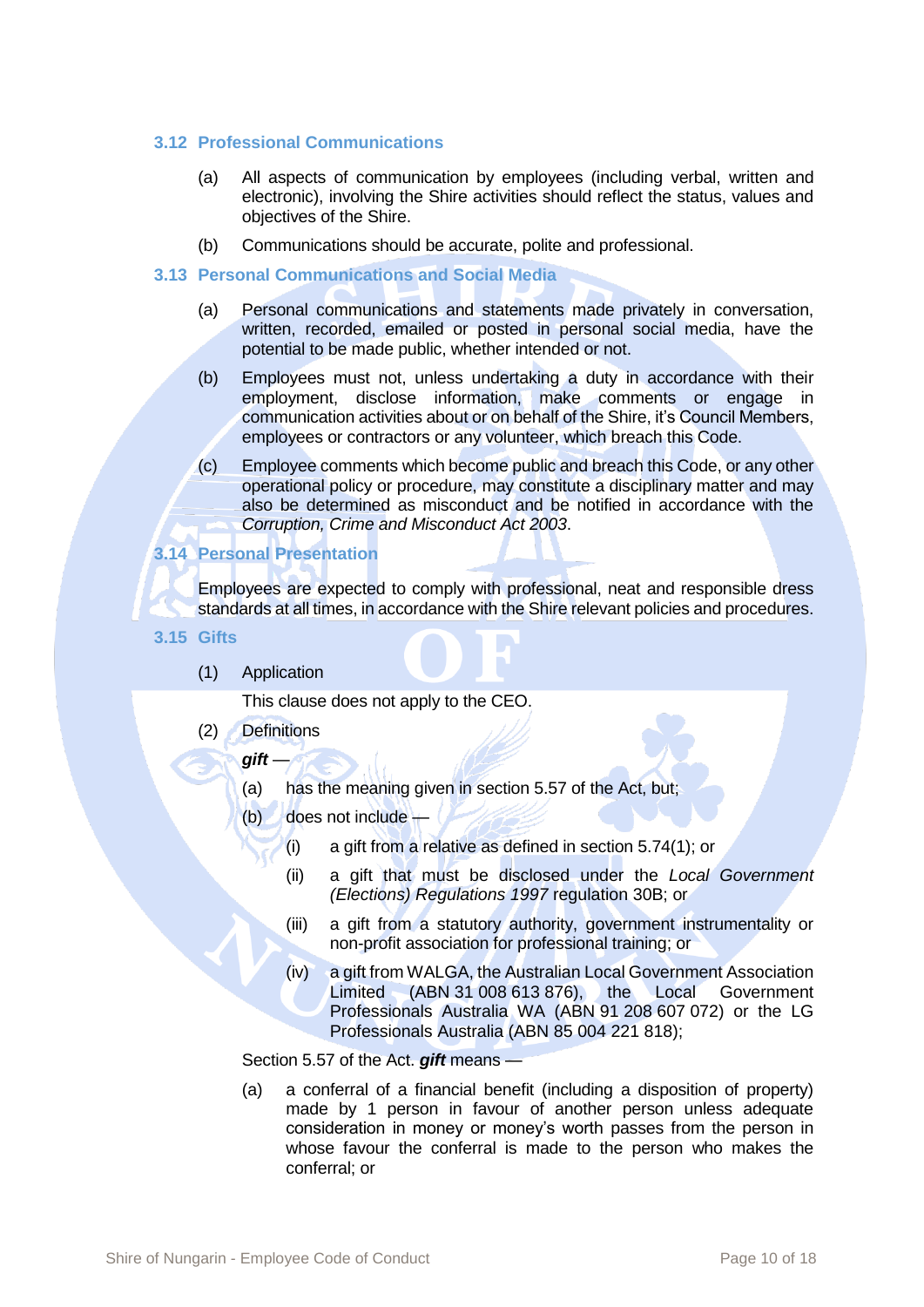(b) a travel contribution;

*travel* includes accommodation incidental to a journey*;*

*travel contribution* means a financial or other contribution made by 1 person to travel undertaken by another person.

Section 5.74(1) of the Act.*relative*, in relation to a relevant person, means any of the following —

- (a) a parent, grandparent, brother, sister, uncle, aunt, nephew, niece, lineal descendant of the relevant person or of the relevant person's spouse or de facto partner;
- (b) the relevant person's spouse or de facto partner or the spouse or de facto partner of any relative specified in paragraph (a), whether or not the relationship is traced through, or to, a person whose parents were not actually married to each other at the time of the person's birth or subsequently, and whether the relationship is a natural relationship or a relationship established by a written law;

#### (4) Determination

In accordance with Regulation 19AF of the *Local Government (Administration) Regulations 1996* the CEO has determined, the threshold amount for prohibited gifts is in regulation 19AA is \$0.

- (5) Employees must not accept a prohibited gift from an associated person.
- (6) This determination pursuant to Regulation 19AF (1) of the *Local Government (Administration)* Regulations 1996 is to be published on the local government's official website.

For the avoidance of doubt employees are prohibited under this Code any accepting any gift.

#### <span id="page-12-0"></span>**3.16 Conflict of Interest**

- (a) Employees will ensure that there is no actual (or perceived) conflict of interest between their personal interests and the impartial fulfilment of their professional duties.
- (b) Employees will not engage in private work with or for any person or body with an interest in a proposed or current contract with the Shire, without first disclosing the interest to the CEO. In this respect, it does not matter whether advantage is in fact obtained, as any appearance that private dealings could conflict with performance of duties must be scrupulously avoided.
- (c) Employees will lodge written notice with the CEO describing an intention to undertake a dealing in land which is within the district of the Shire, or which may otherwise be in conflict with the Local Government's functions (other than purchasing the principal place of residence).
- (d) Employees who exercise a recruitment or any other discretionary function will disclose any actual (or perceived) conflict of interest to the CEO before dealing with relatives or friends and will disqualify themselves from dealing with those persons. Failing to disclose may result in disciplinary action.
- (e) Employees will conduct themselves in an apolitical manner and refrain from political activities which could cast doubt on their neutrality and impartiality in acting in their professional capacity.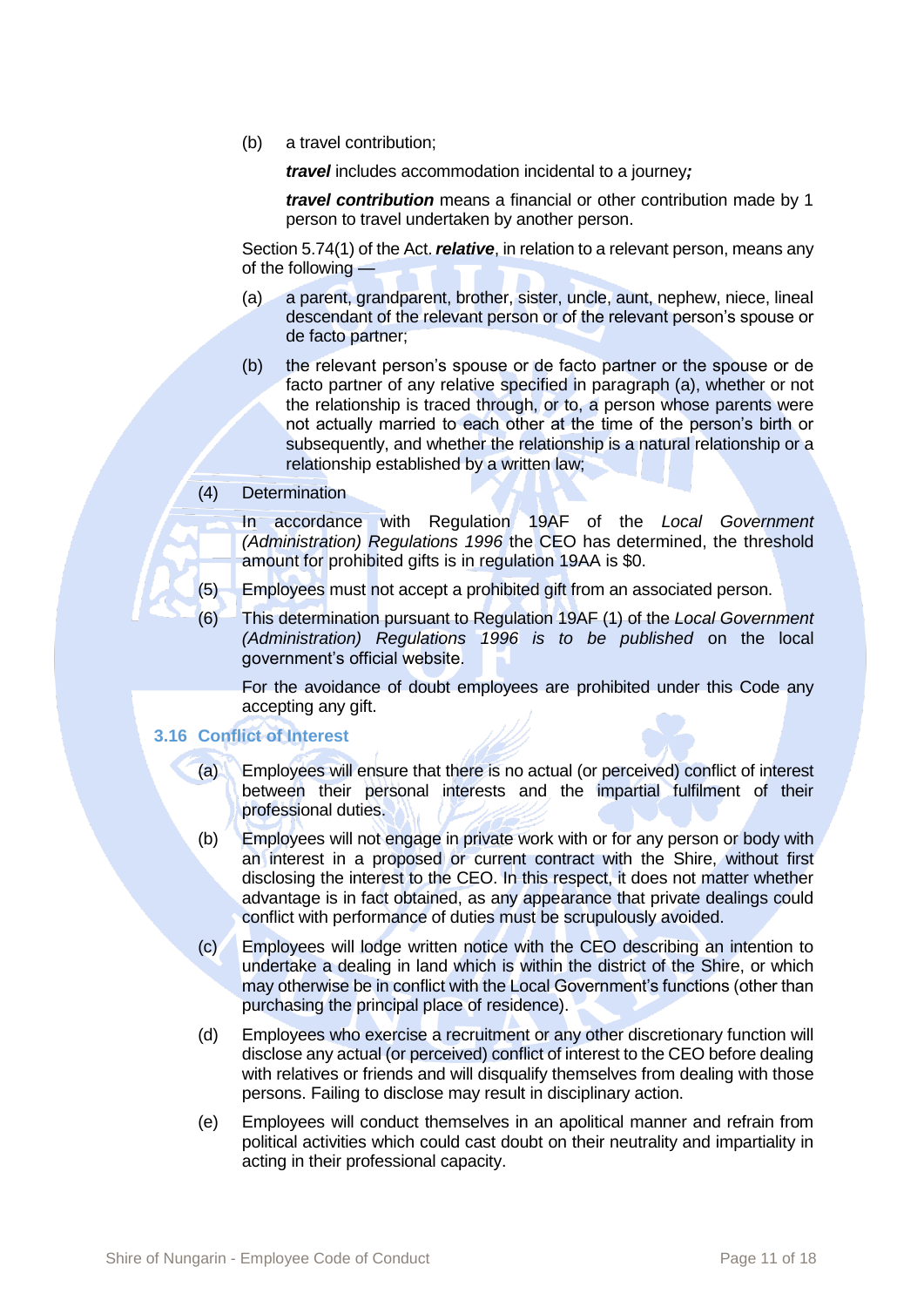# <span id="page-13-0"></span>**3.17 Secondary Employment**

An employee must not engage in secondary employment (including paid and unpaid work) without receiving the prior written approval of the CEO.

Secondary employment is not defence reservist or volunteer emergency service activities.

# <span id="page-13-1"></span>**3.18 Disclosure of Financial Interests**

- (a) All employees will apply the principles of disclosure of financial interest as contained within the Act.
- (b) Employees who have been delegated a power or duty, have been nominated as 'designated employees' or provide advice or reports to Council or Committees, must ensure that they are aware of, and comply with, their statutory obligations under the Act.

#### <span id="page-13-2"></span>**3.19 Disclosure of Interests Relating to Impartiality**

(a) In this clause, *interest* has the meaning given to it in regulation 19AA of the Local Government (Administration) Regulations 1996, as follows.

#### *interest* —

- (a) means an interest that could, or could reasonably be perceived to, adversely affect the impartiality of the person having the interest; and
- (b) includes an interest arising from kinship, friendship or membership of an association.
- (b) An employee who has an interest in any matter to be discussed at a Council or Committee meeting attended by the employee is required to disclose the nature of the interest:
	- $(i)$  in a written notice given to the CEO before the meeting; or
	- (ii) at the meeting immediately before the matter is discussed.
- (c) An employee who has given, or will give, advice in respect of any matter to be discussed at a Council or Committee meeting not attended by the employee is required to disclose the nature of any interest the employee has in the matter:
	- (i) in a written notice given to the CEO before the meeting; or
	- (ii) at the time the advice is given.
- (d) A requirement described under (b) and (c) excludes an interest referred to in Section 5.60 of the Act.
- (e) An employee is excused from a requirement made under (b) or (c) to disclose the nature of an interest because they did not now and could not reasonably be expected to know:
	- (i) that they had an interest in the matter; or
	- (ii) that the matter in which they had an interest would be discussed at the meeting and they disclosed the nature of the interest as soon as possible after the discussion began.
- (f) If an employee makes a disclosure in a written notice given to the CEO before a meeting to comply with requirements of (b) or (c), then: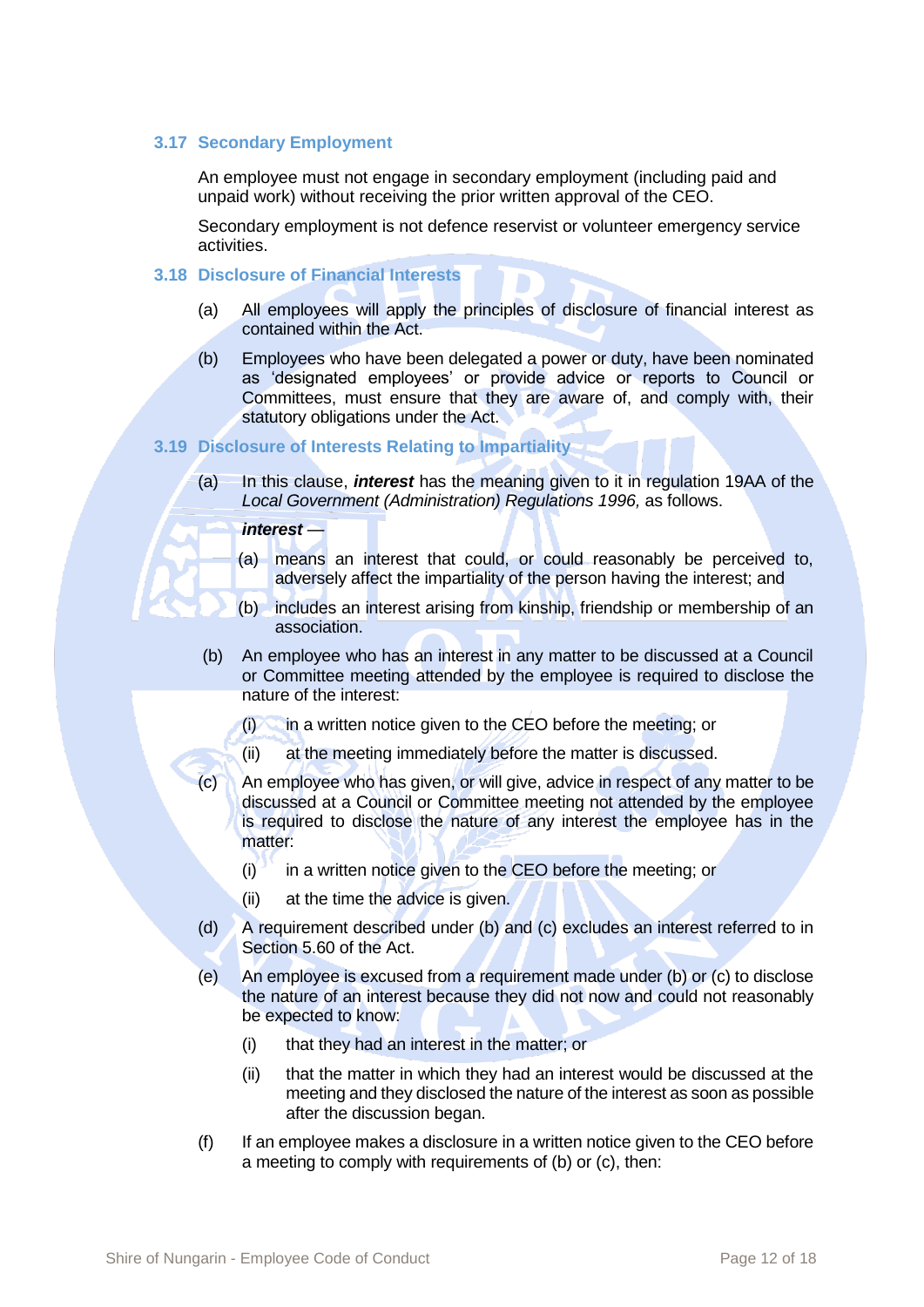- (i) before the meeting the CEO is to cause the notice to be given to the person who is to preside at the meeting; and
- (ii) at the meeting the person presiding must bring the notice and its contents to the attention of persons present immediately before a matter to which the disclosure relates is discussed.
- $(q)$  If:
	- (i) to comply with a requirement made under item (b), the nature of an employee's interest in a matter is disclosed at a meeting; or
	- (ii) a disclosure is made as described in item (e)(ii) at a meeting; or
	- (iii) to comply with a requirement made under item (f)(ii), a notice disclosing the nature of an employee's interest in a matter is brought to the attention of the persons present at a meeting, the nature of the interest is to be recorded in the minutes of the meeting.

#### <span id="page-14-0"></span>**3.20 Use and Disclosure of Information**

- (a) Employees must not access, use or disclose information held by the Shire except as directly required for, and in the course of, the performance of their duties.
- (b) Employees will handle all information obtained, accessed or created in the course of their duties responsibly, and in accordance with this Code and any relevant Shire's policies and procedures.
- (c) Employees must not access, use or disclose information to gain improper advantage for themselves or another person or body, in ways which are inconsistent with their obligation to act impartially and in good faith, or to improperly cause harm, detriment or impairment to any person, body, or the Shire.
- (d) Due discretion must be exercised by all employees who have access to confidential, private or sensitive information.
- (e) Nothing in this section prevents an employee from disclosing information if the disclosure:
	- (i) is authorised by the CEO or the CEO's delegate; or
	- $(ii)$  is permitted or required by law.

Improper use or the disclosure of information as determined by the CEO may result in disciplinary action.

#### <span id="page-14-1"></span>**3.21 Improper or Undue Influence**

- (a) Employees will not take advantage of their position to improperly influence Council Members or employees in the performance of their duties or functions, in order to gain undue or improper (direct or indirect) advantage or gain for themselves or for any other person or body.
- (b) Employees must not take advantage of their position to improperly influence any other person in order to gain undue or improper (direct or indirect) advantage or gain, pecuniary or otherwise, for themselves or for any other person or body.
- (c) Employees must not take advantage of their positions to improperly disadvantage or cause detriment to the Shire of Nungarin or any other person.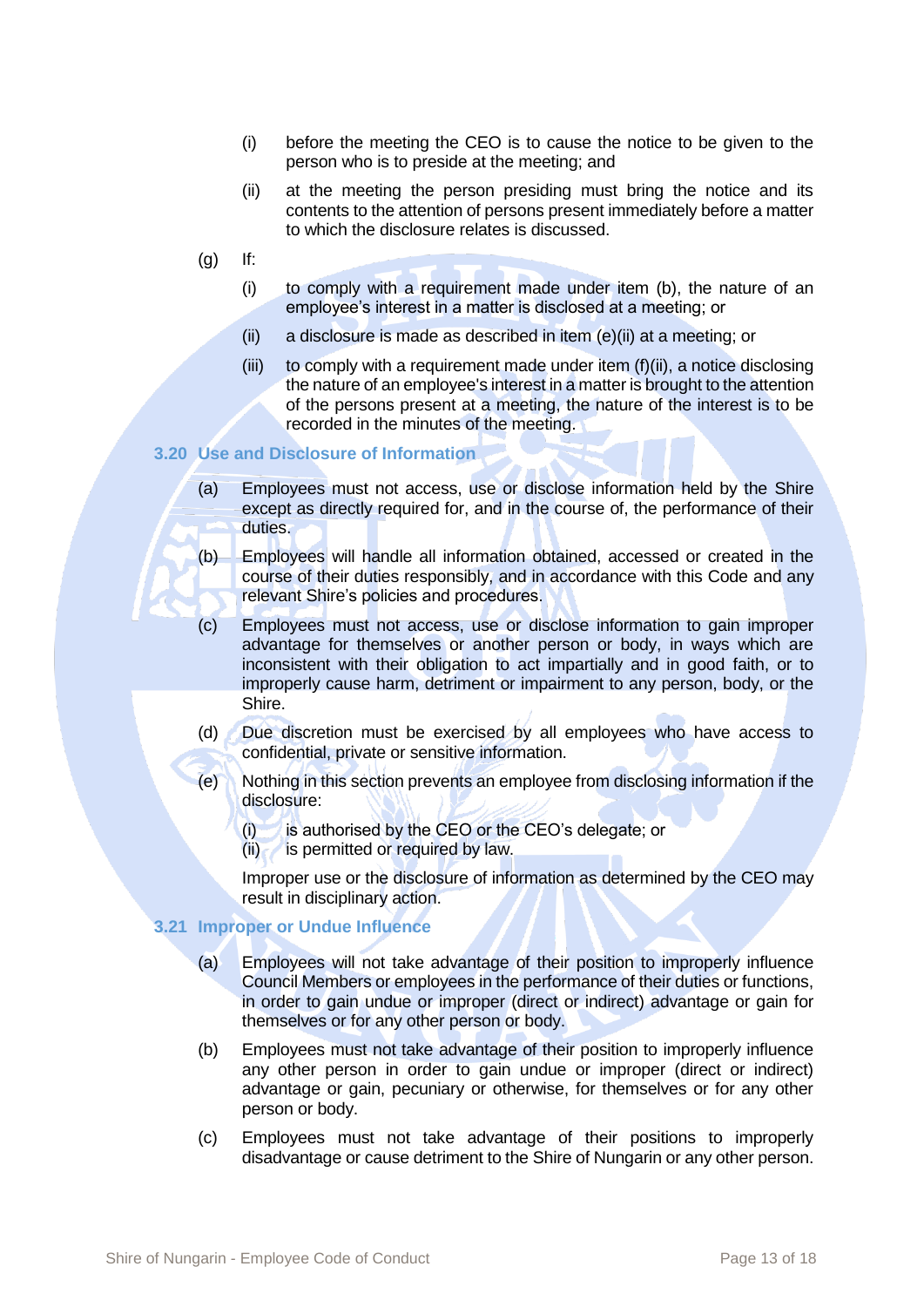#### <span id="page-15-0"></span>**3.22 Use of Shire Resources**

(a) In this clause  $-$ 

**Shire resources** includes local government property and services provided or paid for by the Shire;

*local government property,* in the Act means anything, whether land or not, that belongs to, or is vested in, or under the care, control or management of, the local government has the meaning given to it in the Act.

- (b) Employees will:
	- (i) be honest in their use of Shire resources and must not misuse them or permit their misuse (or the appearance of misuse) by any other person or body;
	- (ii) use Shire resources entrusted to them effectively, economically, in the course of their duties and in accordance with relevant policies and procedures; and
	- (iii) not use the Shire's resources (including the services of employees) for private purposes (other than when supplied as part of a contract of employment), unless properly authorised to do so, and appropriate payments are made (as determined by the CEO).

# <span id="page-15-1"></span>**3.23 Use of Finances**

- (a) Employees are expected to act responsibly and exercise sound judgment with respect to matters involving the Shires finances.
- (b) Employees will use Shire finances only within the scope of their authority.
- (c) Employees with financial management responsibilities will comply with the requirements of the *Local Government (Financial Management) Regulations 1996* and any other statutory obligation.
- (d) Employees exercising purchasing authority will comply with the Shire of Nungarin Purchasing Policy, and all systems and procedures established by the CEO in accordance with regulation 5 of the *Local Government (Financial Management) Regulations 1996.*
- (e) Employees will act with all care, skill, diligence, honesty and integrity when using Shire finances.
- (f) Employees will ensure that any use of Shire finances is appropriately documented in accordance with any relevant policy and procedure or purchasing system, including the Shire's Recordkeeping Plan.

## <span id="page-15-2"></span>**3.24 Reporting of Suspected Breaches of the Code of Conduct**

Employees are to report suspected breaches of this Code to their Supervisor, Manager or directly the CEO.

## <span id="page-15-3"></span>**3.25 Handling of Suspected Breaches of the Code of Conduct**

Suspected breaches of the Code will be dealt with in accordance with the relevant Shire's policies and procedures, depending on the nature of the suspected breach.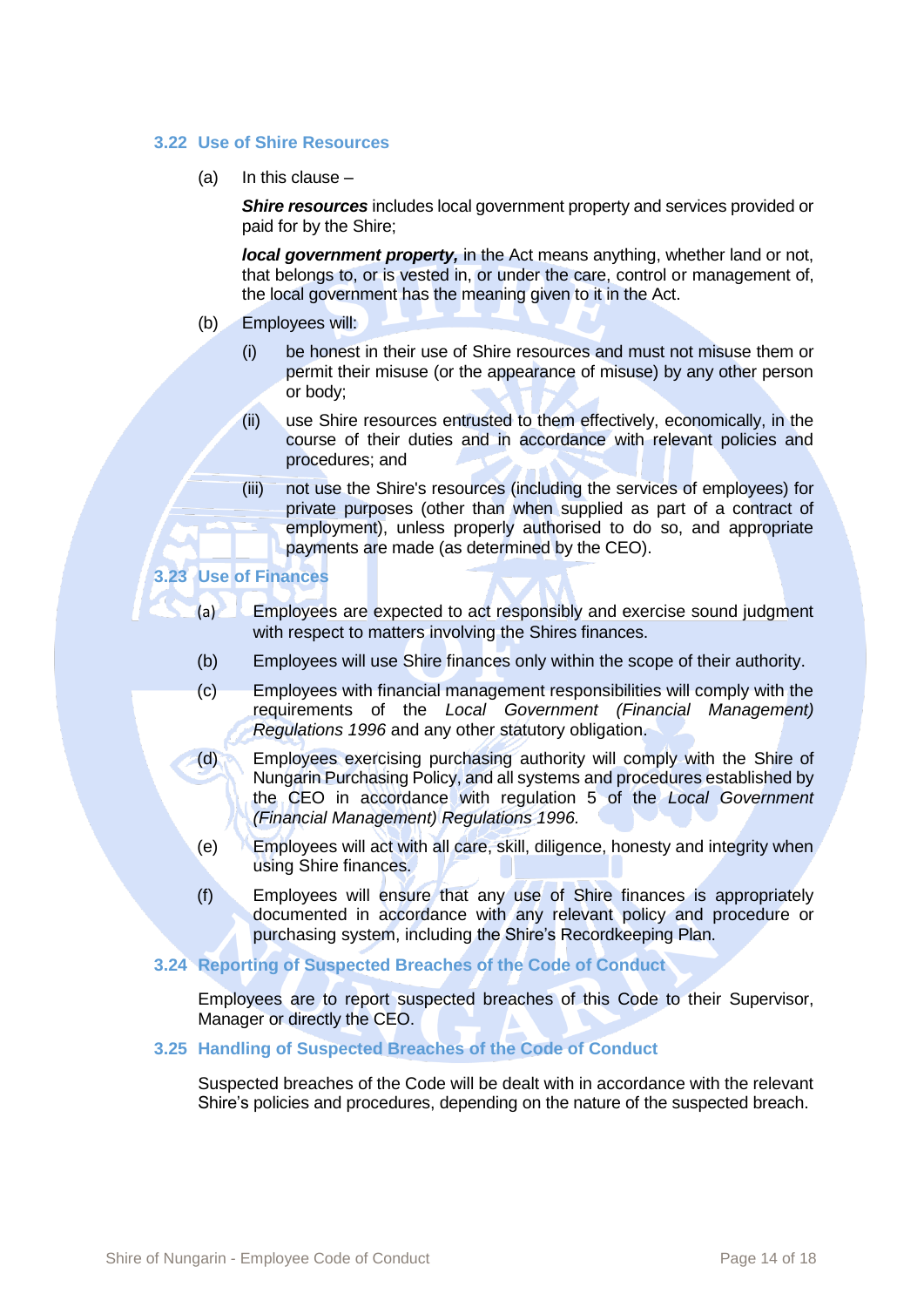# <span id="page-16-0"></span>**3.26 Reporting Suspected Unethical, Fraudulent, Dishonest, Illegal or Corrupt Behaviour**

- (a) Employees may report suspected unethical, fraudulent, dishonest, illegal or corrupt behaviour, as detailed in Clause 3.24.
- (b) In accordance with the *Corruption, Crime and Misconduct Act 2003,* if the CEO suspects on reasonable grounds that the alleged behaviour may constitute misconduct as defined in that Act, the CEO will notify:
	- (i) the Corruption and Crime Commission, in the case of serious misconduct; or
	- (ii) the Public Sector Commissioner, in the case of minor misconduct.
- (c) Employees, or any person, may also report suspected serious misconduct to the Corruption and Crime Commission or suspected minor misconduct to the Public Sector Commissioner.
- (d) Employees, or any person, may also make a Public Interest Disclosure to report suspected unethical, fraudulent, dishonest, illegal or corrupt behaviour, using the Shire's Public Interest Disclosure Procedures, as detailed in Shire of Nungarin Public Interest Disclosure Policy.

# <span id="page-16-1"></span>**3.27 Handling of Suspected Unethical, Fraudulent, Dishonest, Illegal or Corrupt Behaviour**

Suspected unethical, fraudulent, dishonest, illegal or corrupt behaviour will be dealt with in accordance with the Shire of Nungarin Fraud and Corruption Policy, and where relevant, in accordance with the lawful directions of the appropriate statutory body.

#### <span id="page-16-2"></span>**3.28 Breach of Code**

An employee who breaches this Code may be subject to disciplinary action, in accordance with the Shire's established processes and procedures, which may result in employment being terminated.

The Shire of Nungarin Misconduct Management Practice and Procedure Policy outlines the process to deal with contraventions of the Code

# **3.29 Document Control**

<span id="page-16-3"></span>

| <b>Document Control</b>           |                                |                                                           |                             |                 |                     |                      |      |                |                 |  |
|-----------------------------------|--------------------------------|-----------------------------------------------------------|-----------------------------|-----------------|---------------------|----------------------|------|----------------|-----------------|--|
| <b>Document Responsibilities:</b> |                                |                                                           |                             |                 |                     |                      |      |                |                 |  |
| Owner:                            | <b>Chief Executive Officer</b> |                                                           |                             | Owner<br>Unit:  | <b>Business</b>     | Office of<br>Officer |      |                | Chief Executive |  |
| <b>Compliance Requirements:</b>   |                                |                                                           |                             |                 |                     |                      |      |                |                 |  |
| Legislation:                      |                                | <b>Local Government Act 1995</b>                          |                             |                 |                     |                      |      |                |                 |  |
|                                   |                                | <b>Local Government (Administration) Regulations 1996</b> |                             |                 |                     |                      |      |                |                 |  |
| Other:                            |                                | Misconduct Management Practice and Procedure HR021        |                             |                 |                     |                      |      |                |                 |  |
| Organisational:                   |                                | <b>Corporate Management</b>                               |                             |                 |                     |                      |      |                |                 |  |
| <b>Document Management:</b>       |                                |                                                           |                             |                 |                     |                      |      |                |                 |  |
| <b>Risk Rating:</b>               |                                | High                                                      | <b>Review</b><br>Frequency: | <b>Biennial</b> | <b>Next</b><br>Due: | Feb<br>2024          | Ref: | <b>Records</b> |                 |  |